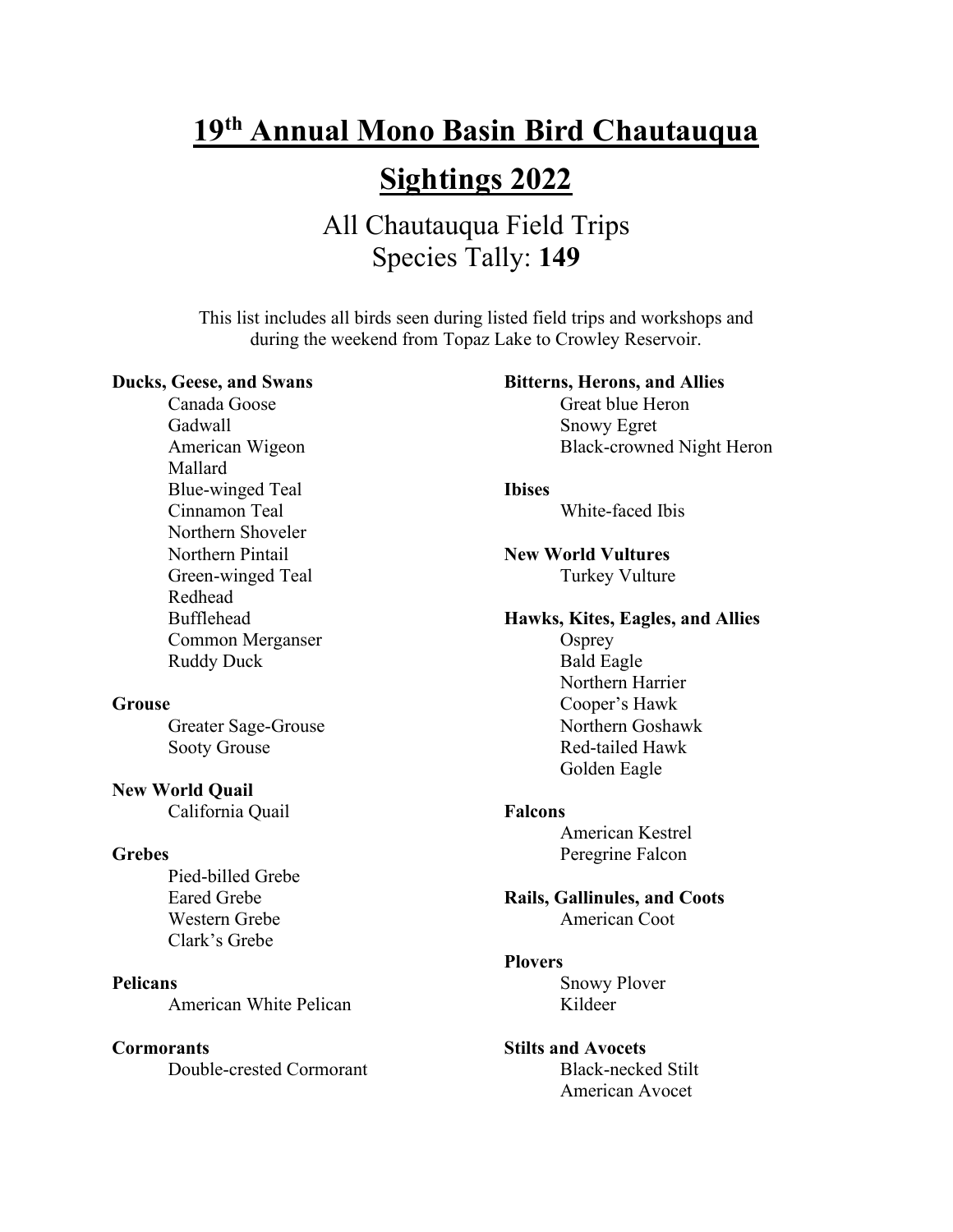## **Sandpipers, Phalaropes, and Allies**

Spotted Sandpiper Willet Long-billed Curlew Wilson's Snipe Wilson's Phalarope

## **Gulls and Terns**

Ring-billed Gull California Gull Caspian Tern Forster's Tern

#### **Pigeons and Doves**

Eurasian Collared-Dove Mourning Dove

#### **Typical Owls**

Great Horned Owl Northern Pygmy-owl

## **Goatsuckers**

Common Nighthawk Common Poorwill

#### **Hummingbirds**

Anna's Hummingbird Calliope Hummingbird

#### **Kingfishers**

Belted Kingfisher

#### **Woodpeckers**

Lewis' Woodpecker Williamson's Sapsucker Red-naped Sapsucker Red-breasted Sapsucker Downy Woodpecker Hairy Woodpecker White-headed Woodpecker Black-backed Woodpecker Northern Flicker

## **Tyrant Flycatchers**

Olive-sided Flycatcher Western Wood-Pewee

Willow Flycatcher Gray Flycatcher Dusky Flycatcher Cordilleran Flycatcher Black Phoebe Say's Phoebe Vermilion Flycatcher Western Kingbird

#### **Shrikes**

Loggerhead Shrike

#### **Vireos**

Cassin's Vireo Warbling Vireo

#### **Jays and Crows**

Steller's Jay Woodhouse's Scrub-Jay Pinyon Jay Clark's Nutcracker Black-billed Magpie American Crow Common Raven

#### **Larks**

Horned Lark

#### **Swallows**

Tree Swallow Violet-green Swallow Bank Swallow Cliff Swallow Barn Swallow

#### **Chickadees and Titmice**

Mountain Chickadee Juniper Titmouse

#### **Bushtits**

Bushtit

#### **Nuthatches**

Red-breasted Nuthatch White-breasted Nuthatch Pygmy Nuthatch